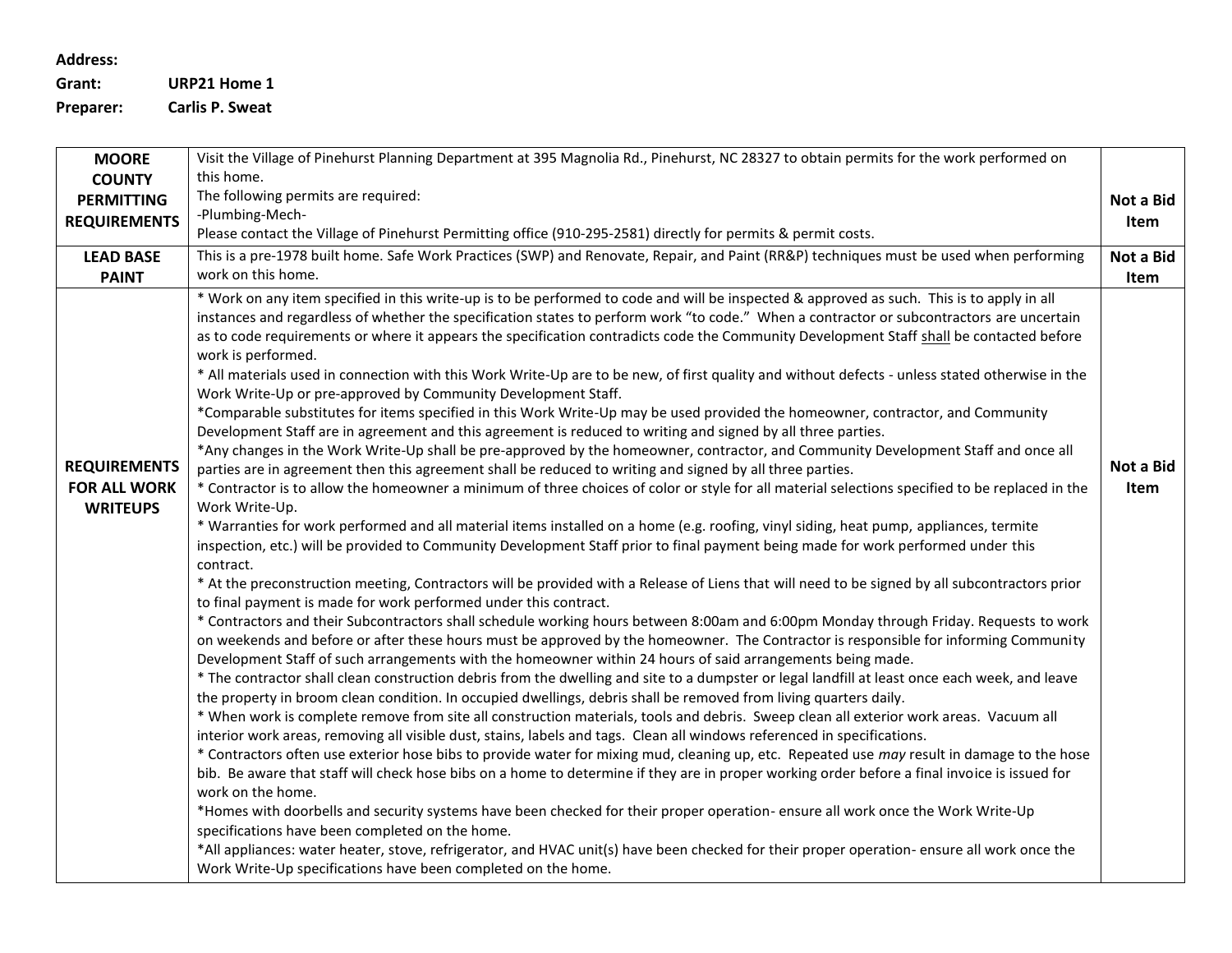| Location                           |  | Item                | <b>Specification</b>                                                               | <b>Material</b><br><b>Cost</b> | <b>Labor</b><br><b>Cost</b> | <b>Total</b><br><b>Price</b> |
|------------------------------------|--|---------------------|------------------------------------------------------------------------------------|--------------------------------|-----------------------------|------------------------------|
| <b>EXTERIOR</b>                    |  |                     | Roof area: 14'6" x 9' x 2<br>Siding area: 26" x 9'                                 |                                |                             |                              |
| <b>FLAT ROOF</b><br>$\mathbf{1}$ . |  | Prep                | Remove all siding from upper front gable and save for re-use. Remove               |                                |                             |                              |
|                                    |  |                     | approximately 25If of eave metal from this same gable along both lower             |                                |                             |                              |
|                                    |  |                     | sides and save for re-use.                                                         |                                |                             |                              |
|                                    |  |                     | Remove and dispose of existing roofing down to the sheathing over 2 <sup>nd</sup>  |                                |                             |                              |
|                                    |  |                     | floor front bedroom (approximately 261sf). Replace all rotted or                   |                                |                             |                              |
|                                    |  |                     | deteriorated 1/2" roof sheathing, 4 sheet allowance. NOTE: Call CD Staff to        |                                |                             |                              |
|                                    |  |                     | inspect roof decking before felt, underlayment, and roofing are installed.         |                                |                             |                              |
|                                    |  | Felt                | Cover roof with 15 lb. builders felt or other approved underlayment                |                                |                             |                              |
|                                    |  |                     | product.                                                                           |                                |                             |                              |
|                                    |  | <b>Deck</b>         | Install 1x4 treated boards around roof perimeter edges (gable and eaves)           |                                |                             |                              |
|                                    |  | Surface             | secured into rafters. Install %" Celotex STRUCTODEK® high density fiber            |                                |                             |                              |
|                                    |  |                     | board with primed coating (or CD Staff pre-approved equal) over entire             |                                |                             |                              |
|                                    |  |                     | roof area. Secure fiber board with metal plates and screws (fiber board            |                                |                             |                              |
|                                    |  |                     | will be fastened into roof rafters wherever possible).                             |                                |                             |                              |
|                                    |  | TPO <sup>®</sup>    | Install total glue down TPO® (Thermoplastic Polyolefin, ENERGY STAR™               |                                |                             |                              |
|                                    |  |                     | product) single ply roofing membrane (approximately 320sf) over this               |                                |                             |                              |
|                                    |  |                     | front entire roof area (or CD Staff pre-approved equal type material),             |                                |                             |                              |
|                                    |  |                     | installed per manufacturer's instructions. Carry rubber membrane up                |                                |                             |                              |
|                                    |  |                     | gable wall as flashing a minimum of 12" and run over top of higher roof            |                                |                             |                              |
|                                    |  |                     | section as needed. Roll membrane over roof edges minimum of 2"                     |                                |                             |                              |
|                                    |  |                     | attaching to fronts of fascias, nailed every four (4) inches. Install              |                                |                             |                              |
|                                    |  |                     | preformed PVC coated edge metal to both eaves and front gable rakes                |                                |                             |                              |
|                                    |  |                     | (approximately 50lf). Cover metal over TPO with 6" wide TPO membrane               |                                |                             |                              |
|                                    |  |                     | cover strip. Heat weld all seams $1\frac{1}{2}$ as required, checking for unwelded |                                |                             |                              |
|                                    |  |                     | spots along each run. Caulk all edges using elastomeric PVC edge sealant.          |                                |                             |                              |
|                                    |  | <b>Vinyl Siding</b> | Reattach all removed siding less J-channel material at bottom. Leave               |                                |                             |                              |
|                                    |  |                     | approximately a two-inch (2") space open at bottom of siding to roof               |                                |                             |                              |
|                                    |  |                     | point to allow free flow of water to eaves. Re-install removed eave metal          |                                |                             |                              |
|                                    |  |                     | and any shingles that were removed from upper roof area for rubber                 |                                |                             |                              |
|                                    |  |                     | flashing work.                                                                     |                                |                             |                              |
|                                    |  | Coil Stock          | Install approximately 20If of brown coil stock on front gable coinciding           |                                |                             |                              |
|                                    |  |                     | with existing remaining piece in size and shape. Secure entire brown               |                                |                             |                              |
|                                    |  |                     | gable coil stock (approximately 60lf, gable only).                                 |                                |                             |                              |